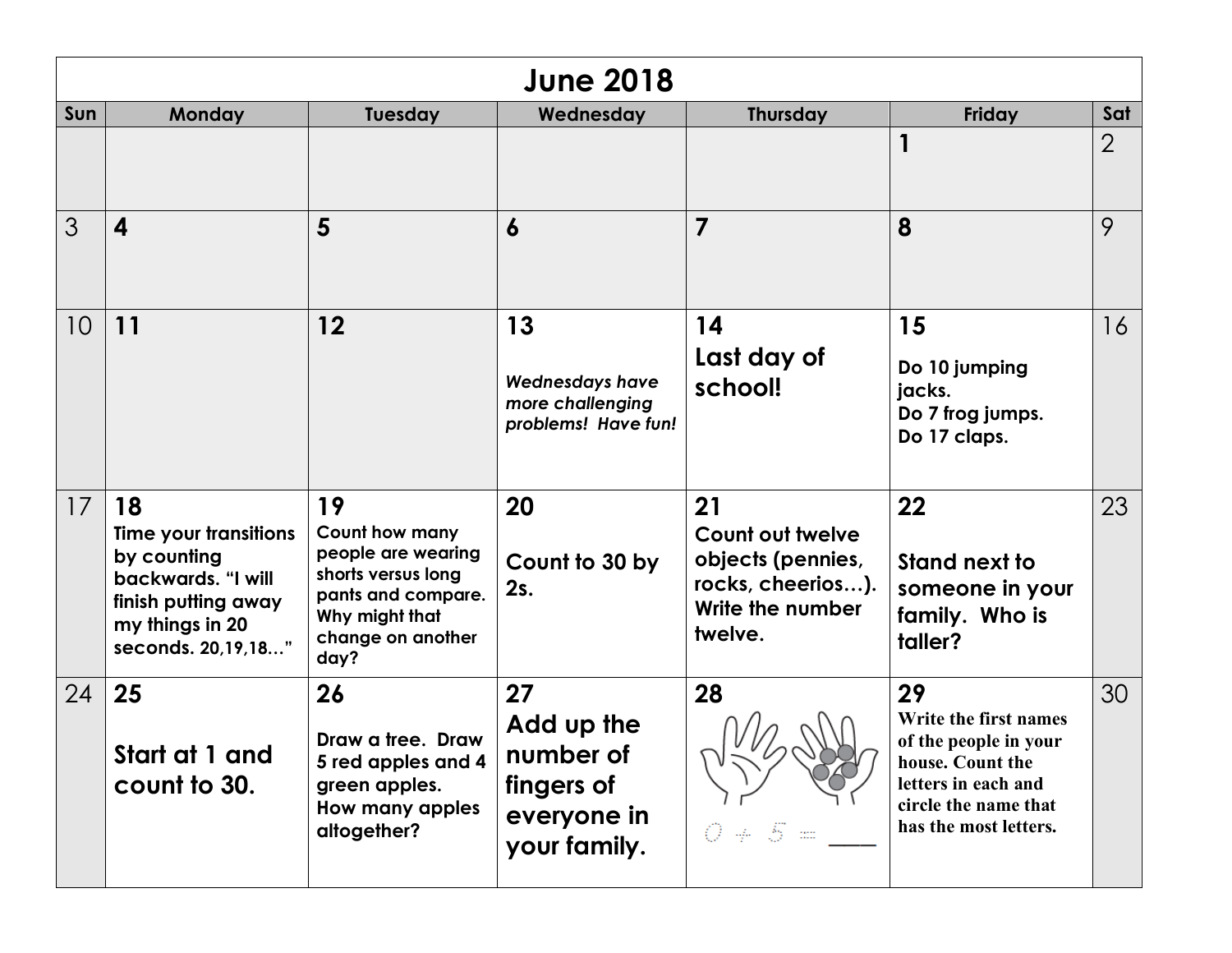| <b>July 2018</b> |                                                      |                                                                                               |                                                                                                            |                                                                                                                                                                |                                                                                                                               |     |  |
|------------------|------------------------------------------------------|-----------------------------------------------------------------------------------------------|------------------------------------------------------------------------------------------------------------|----------------------------------------------------------------------------------------------------------------------------------------------------------------|-------------------------------------------------------------------------------------------------------------------------------|-----|--|
| Sun              | Monday                                               | Tuesday                                                                                       | Wednesday                                                                                                  | <b>Thursday</b>                                                                                                                                                | Friday                                                                                                                        | Sat |  |
|                  | $\mathbf 2$<br>Write the<br>numbers 1-20.            | a shark ate 2 of the<br>fish. How many<br>would be left?                                      | 4<br>Draw 5 fish. Imagine   I'm 6 years old & my<br>sister is 11. Who is<br>younger? How much<br>younger?  | Draw seventeen<br>happy faces.<br>Write the number<br>seventeen.                                                                                               | Make a line of objects.<br>First put something red.<br>Second put something<br>green. Third put<br>something blue.            |     |  |
| 8                | 9<br>Start at 12 and<br>count to 42.                 | 10<br>Draw three fish in<br>the ocean. Draw<br>two sharks. How<br>many animals<br>altogether? | 11<br>Take out a handful<br>of coins. See if you 15 times. Jump 16<br>can name all the<br>different coins. | $12 \overline{ }$<br><b>Clap your hands</b><br>times. Spin<br>around 11 times.                                                                                 | 13<br>Look behind you<br>and find something<br>that is shaped like<br>a rectangle.                                            | 4   |  |
| $ 15\rangle$     | 16<br>Start at 20 and<br>count<br>backwards to<br>1. | 17<br>$6 - 1 =$<br>$7 - 2 =$<br>$8 - 3 =$                                                     | 18<br>Count by 5s to<br>50.                                                                                | 19<br>$2 +$<br>$\langle \overline{\mathcal{S}} \rangle$                                                                                                        | 20<br>Draw & label a<br>picture of your<br>family from shortest<br>to tallest.                                                | 21  |  |
| 22               | 23<br>Start at 18 and<br>count<br>backwards to<br>7. | 24<br>$10 - 5 =$<br>$4 - 2 =$<br>$8 - 4 =$                                                    | 25<br>$8 + 8 =$<br>$8 + 5 =$<br>$9 + 7 =$                                                                  | 26<br>Make a book of the<br>numbers 10-20. On each<br>page write one number<br>and draw that many<br>objects (hearts, stars,<br>smiley faces, squares,<br>etc. | 27<br>Make a picture using 2<br>circles, 3 triangles, &<br>some rectangles.<br><b>Explain to a friend how</b><br>you made it. | 28  |  |
| 39               | 30<br>Count from 1 to<br>100.                        | 31<br>$4 + 4 =$<br>$3 + 7 =$<br>$4 + 3 =$                                                     |                                                                                                            |                                                                                                                                                                |                                                                                                                               |     |  |